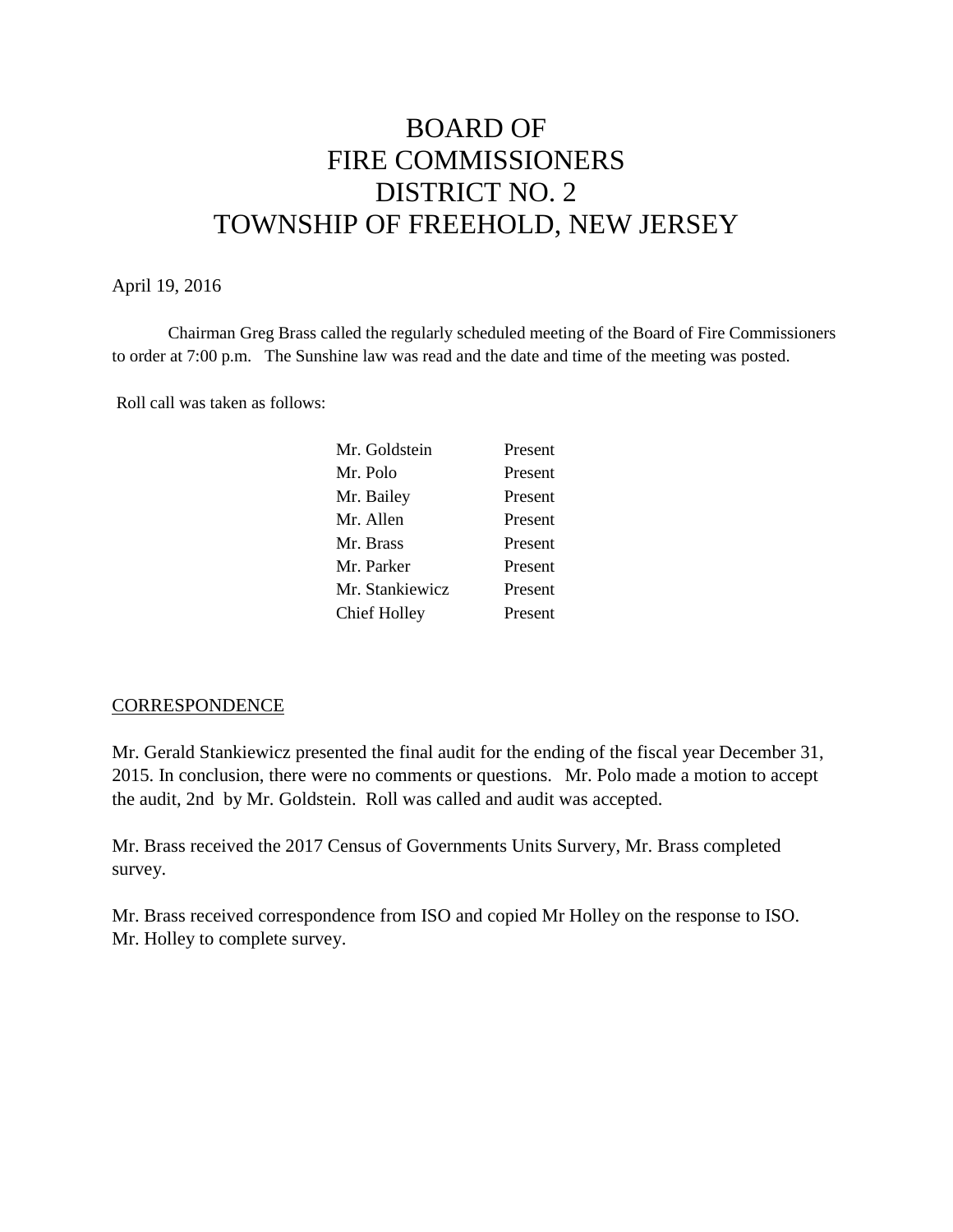Mr. Brass received estimate fromNJ Door Works, same price as last year \$1,005.00 they will be doing yearly maintenance on the doors, at all three stations.

Mr. Brass received sign bill of sale of Old '85.

Mr. Brass received a letter from Terry Warner making the Board aware that Elections will not be held at Daniels Way. The new polling place for those that used Daniels Way is I Play America.

## CHIEF'S REPORT

'90 bad battery, it was the cell. Battery was replaced. '76 LED lights are in and will be installed. Found a leaking discharged on '75 during the engineers check. '75 ladder holders are loose. Greenblade to replace chainsaw blades. Asst. Chief Murray on leave for now, due to work obligations.

## RADIO AND ALARM

Still waiting for Spillman on new radio's, Mr. Holley is now the contact for the Fire Department. Asst. Chief Murray ordered 10 new pagers and received 1 free. Chief Holley to pick up from Asst. Chief Murray's house.

### **BUILDING**

Clean Air Company came out and did the PM service on the plymovent at all the buildings, had problem with '75 coming out of Pond Rd, the truck came off the emergency release and the magnet never released, so Mr. Polo contacted Clear Air Company and they came out to adjust plymovent.

### **INSURANCE**

Mr. Goldstein still waiting for the list of members that need to be added to LOSAP from Asst. Chief Murray.

Mr. Goldstein received yearly LOSP reports from VIS.

Ricky Franscati hurt his ankle on the apron responding to a call.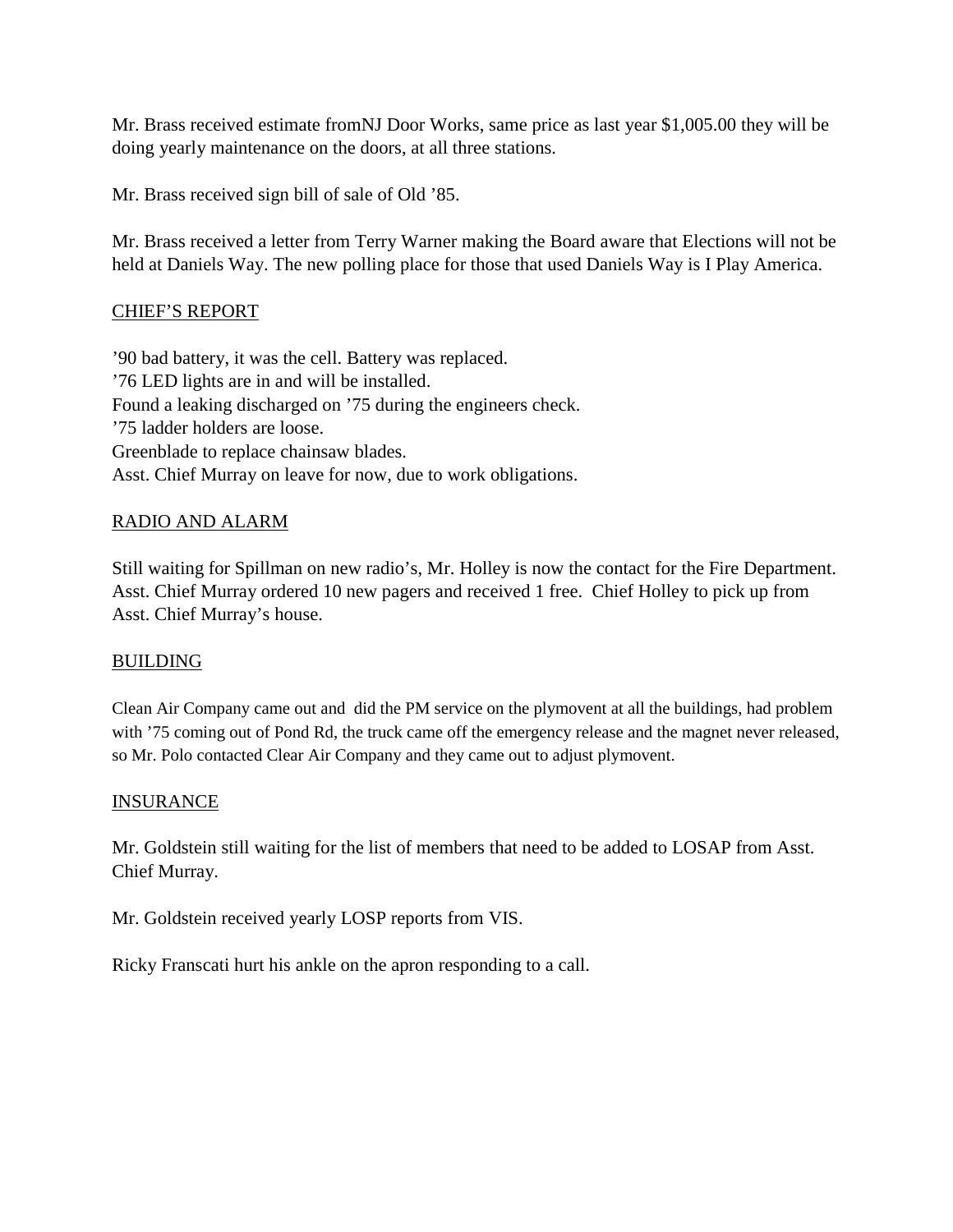Mr. Goldstein reminded Chief Holley that Travelers Insurance needs to be notified at the time of the incident.

## **MAINTENANCE**

Harry McDermott to detail Pick ups and Chief's trucks for Memorial Day Parade, it will be \$300 per vehicle Chief Holley will contact him to set up appointments for May.

Mr. Bailey will keep all records on maintenance done on all trucks.

### NEW BUSINESS

Harassment policy present to board by Mr. Parker. Mr. Allen made a motion to accept policy, 2nd by Mr. Goldstein. Roll was called and approved by the board.

## OLD BUSINESS

Mr. Kiernan presented the two agreements between the Board of Commissioners and East Freehold Fire Department. There were no questions on the lease agreement, but the Fire Protection there were several questions and explanations, section 3 to be removed and section 2 about the Chief is missing and needs to be added.

### TREASURER

| $Check \#$ |                         |              |
|------------|-------------------------|--------------|
| 9896       | JCP&L                   | \$<br>789.97 |
| 9897       | <b>NJNG</b>             | \$<br>562.99 |
| 9898       | <b>Verizon Wireless</b> | \$<br>841.97 |
| 9899       | Verizon FIOS            | \$<br>389.54 |
| 9900       | Optium                  | \$<br>308.22 |
| 9901       | NJ Fire and Safety      | \$2,485.27   |
| 9902       | NJ Fire Equipment       | \$<br>399.90 |
| 9903       | NJ State Association    | \$<br>300.00 |
| 9904       | NetLink                 | \$<br>405.00 |
| 9905       | <b>Access Health</b>    | \$<br>460.00 |
| 9906       | U.S. Grounds            | \$<br>497.34 |